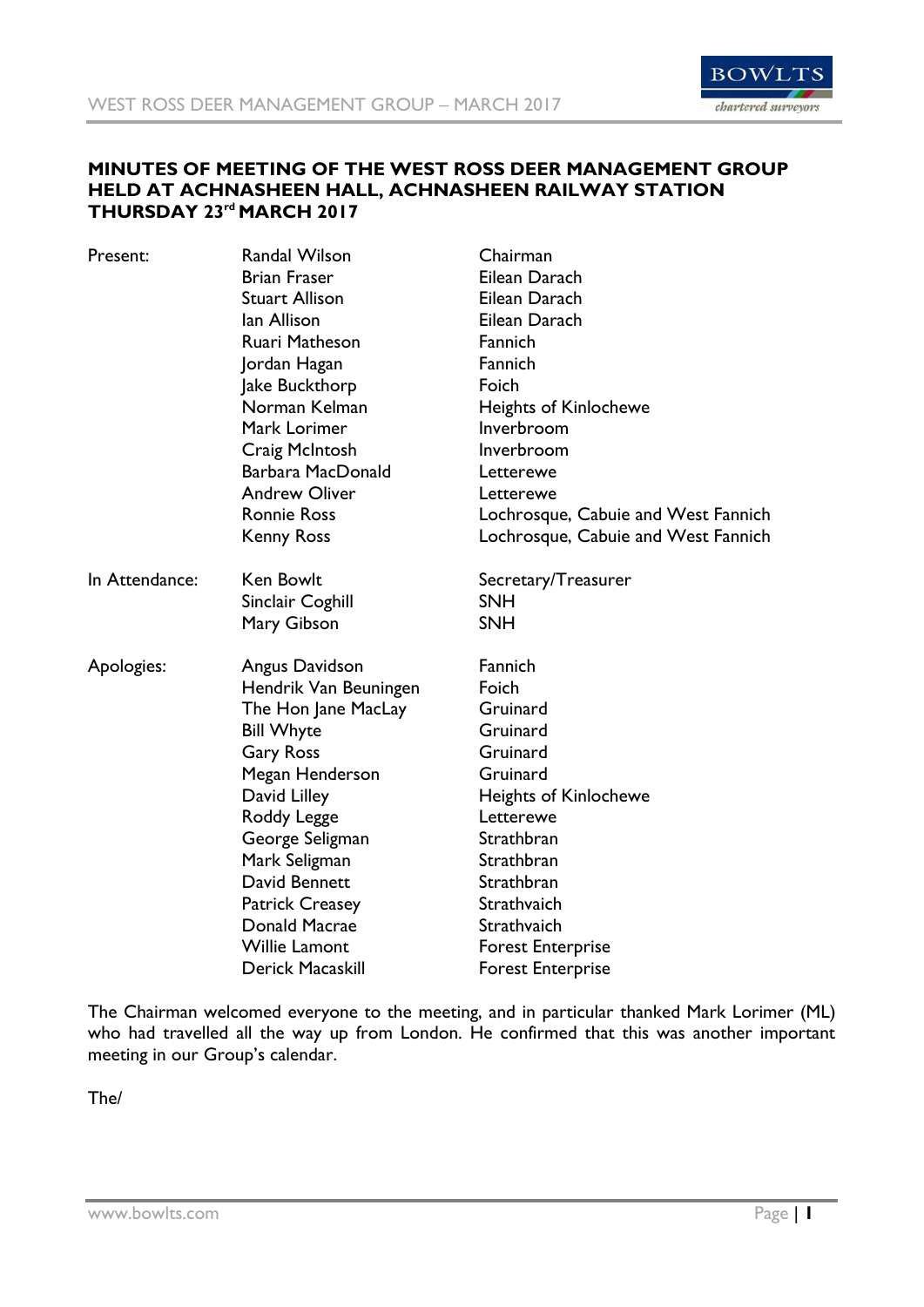

The Chairman led the Group through the action areas, as follows:-

| Item         | <b>Notes</b>                                                                                                                                                                                                                                                                                                                                                                                                                                                                                                                                                                                                                                                   | Action |
|--------------|----------------------------------------------------------------------------------------------------------------------------------------------------------------------------------------------------------------------------------------------------------------------------------------------------------------------------------------------------------------------------------------------------------------------------------------------------------------------------------------------------------------------------------------------------------------------------------------------------------------------------------------------------------------|--------|
| 1.0          | <b>Review of Actions Arising from Revised Deer Management Plan</b>                                                                                                                                                                                                                                                                                                                                                                                                                                                                                                                                                                                             |        |
|              | Randal Wilson (RW) clarified that the main purpose of this quarterly meeting<br>was to follow up the two previous quarterly meetings and the adoption of the<br>Group's Deer Management Plan (DMP) in May 2016. Following the last quarterly<br>meeting, which reviewed the summary of returns to the Group's questionnaire,<br>various actions had been agreed and given that all of the matters arising from<br>the minutes of that meeting would be dealt with in the course of this meeting,<br>he decided to go through the action areas, again referring to the updated<br>questionnaire summary sheet prepared by Ken Bowlt's office (KSB) as follows:- |        |
| $\mathsf{L}$ | Designated Sites (Randal Wilson)                                                                                                                                                                                                                                                                                                                                                                                                                                                                                                                                                                                                                               |        |
|              | RW highlighted that we only had three members who were aware of designated<br>sites affecting their estate which were currently described as unfavourable as a<br>consequence of herbivore impacts and in each case, steps are being taken to<br>remedy the situation.                                                                                                                                                                                                                                                                                                                                                                                         |        |
|              | Mary Gibson (MG) confirmed that a meeting required to be organised with<br>Barbara MacDonald (BM) in connection with the implementation of the<br>Memorandum of Understanding for Letterewe and dates needed to be agreed.                                                                                                                                                                                                                                                                                                                                                                                                                                     |        |
| 1.2          | <b>Woodlands (Derick MacAskill)</b>                                                                                                                                                                                                                                                                                                                                                                                                                                                                                                                                                                                                                            |        |
|              | In Derick's absence, RW highlighted that we only had one member who was<br>aware of any native woodland within their estate which had been categorised as<br>having a high or very high herbivore impact and this was Letterewe. However,<br>he was also pleased to highlight that there was a signed Memorandum of<br>Understanding with SNH in respect of the native woodland area along the shore<br>of Loch Maree and therefore a plan was already in place to improve the<br>condition of this native woodland.                                                                                                                                           |        |
|              | Sinclair Coghill (SC) mentioned the new enhanced grant rates for new native<br>woodlands and it was agreed that these should perhaps be explored. KSB<br>suggested that everyone had a good look at Map 5 from the DMP to double<br>check that there were no native woodlands within their properties which were<br>in unfavourable condition and RW encouraged everyone to do this so that the<br>Group could demonstrate that it was meeting its commitment in respect of this<br>action area.                                                                                                                                                               | Group  |
| 1.3          | <b>Woodland Expansion (George Seligman)</b>                                                                                                                                                                                                                                                                                                                                                                                                                                                                                                                                                                                                                    |        |
|              | The meeting noted that only two members were considering woodland<br>expansion.                                                                                                                                                                                                                                                                                                                                                                                                                                                                                                                                                                                | All    |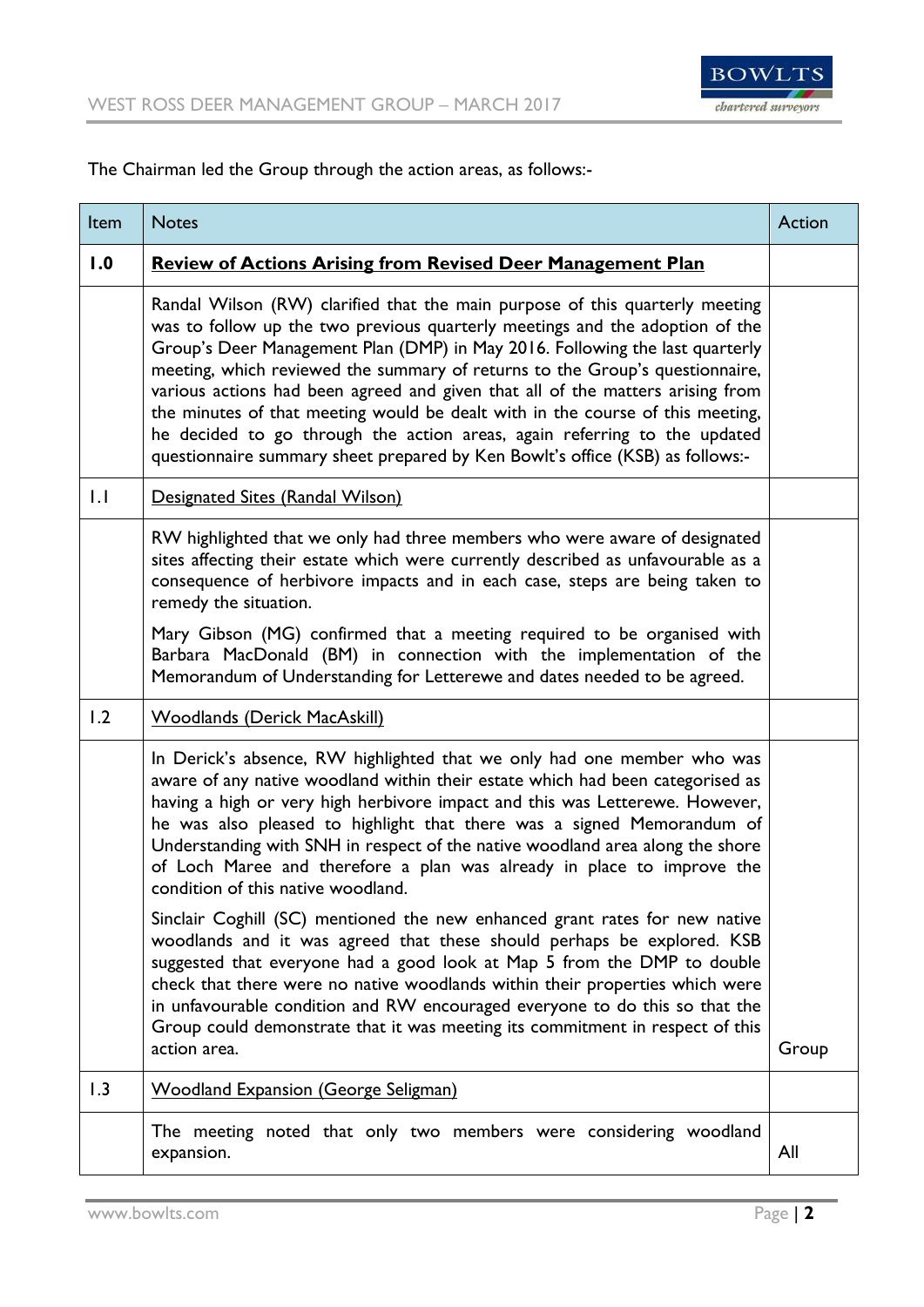

| Item            | <b>Notes</b>                                                                                                                                                                                                                                                                                                                                                                                                                                                                                                                                                                                                                                   | Action    |
|-----------------|------------------------------------------------------------------------------------------------------------------------------------------------------------------------------------------------------------------------------------------------------------------------------------------------------------------------------------------------------------------------------------------------------------------------------------------------------------------------------------------------------------------------------------------------------------------------------------------------------------------------------------------------|-----------|
| $\mathsf{I}$ .4 | <b>Carbon Sensitive Habitats (Randal Wilson)</b>                                                                                                                                                                                                                                                                                                                                                                                                                                                                                                                                                                                               |           |
|                 | The responses in the questionnaire summary were noted and RW invited MG<br>to talk about the new Peatland Restoration Grant Scheme.                                                                                                                                                                                                                                                                                                                                                                                                                                                                                                            |           |
|                 | MG advised that as from $Ist$ April, the Government had made $E8$ million<br>available for peatland restoration projects. MG indicated that the application<br>forms were relatively easy to complete.                                                                                                                                                                                                                                                                                                                                                                                                                                         |           |
|                 | MG also mentioned that Andrew McBride was the man within SNH who was<br>tasked with leading the project and so if anyone had any queries, she was sure<br>that he would be able to assist. It was understood that the project and budget<br>would be available for the next 12 months.                                                                                                                                                                                                                                                                                                                                                         |           |
|                 | There was a discussion and agreement that there had been a fair bit of TV<br>coverage on peatland restoration projects and RW encouraged all members to<br>explore possibilities of the new scheme.                                                                                                                                                                                                                                                                                                                                                                                                                                            | All       |
| 1.5             | <b>Habitat Monitoring (Norman Kelman)</b>                                                                                                                                                                                                                                                                                                                                                                                                                                                                                                                                                                                                      |           |
|                 | RW confirmed that the SWARD software was not yet fully ready and indeed<br>that it may be next year before it was available. Meantime, he suggested that<br>everyone made an effort to get their data to KSB. KSB confirmed that so far he<br>had received data from Eilean Darach, Heights of Kinlochewe, Inverbroom,<br>Lochrosque/Kinlochewe and Letterewe. RW encouraged all members to relay<br>their data onto KSB who would collate this on behalf of the Group.                                                                                                                                                                        | All       |
|                 | SC confirmed that the ECAF Scheme had been binned and as a result of that,<br>the Scottish Government had given SNH £175,000 for assistance with deer<br>management. There was some discussion and it was thought that this probably<br>could cover habitat monitoring and processing of data and therefore SC<br>suggested that the Group consider lodging an application for funding to SNH.                                                                                                                                                                                                                                                 | All       |
| 1.6             | <b>Public Access (Ruari Matheson)</b>                                                                                                                                                                                                                                                                                                                                                                                                                                                                                                                                                                                                          |           |
|                 | The Group discussed the use of the "Heading for the Scottish Hills" website and<br>mention was made of Fiona Cunningham within SNH who deals with it, the<br>suggestion being that she should perhaps be invited to the AGM to explain to<br>everyone how it works to see if we can get more members involved.<br>BM queried the amount of use the public made of the "Heading for the Scottish<br>Hills" website and SC agreed to take this up with SNH to establish the position.<br>RW, in considering the questionnaire summary, put a query to ML as to<br>whether he felt there was benefit from the work that his estate had undertaken | <b>SC</b> |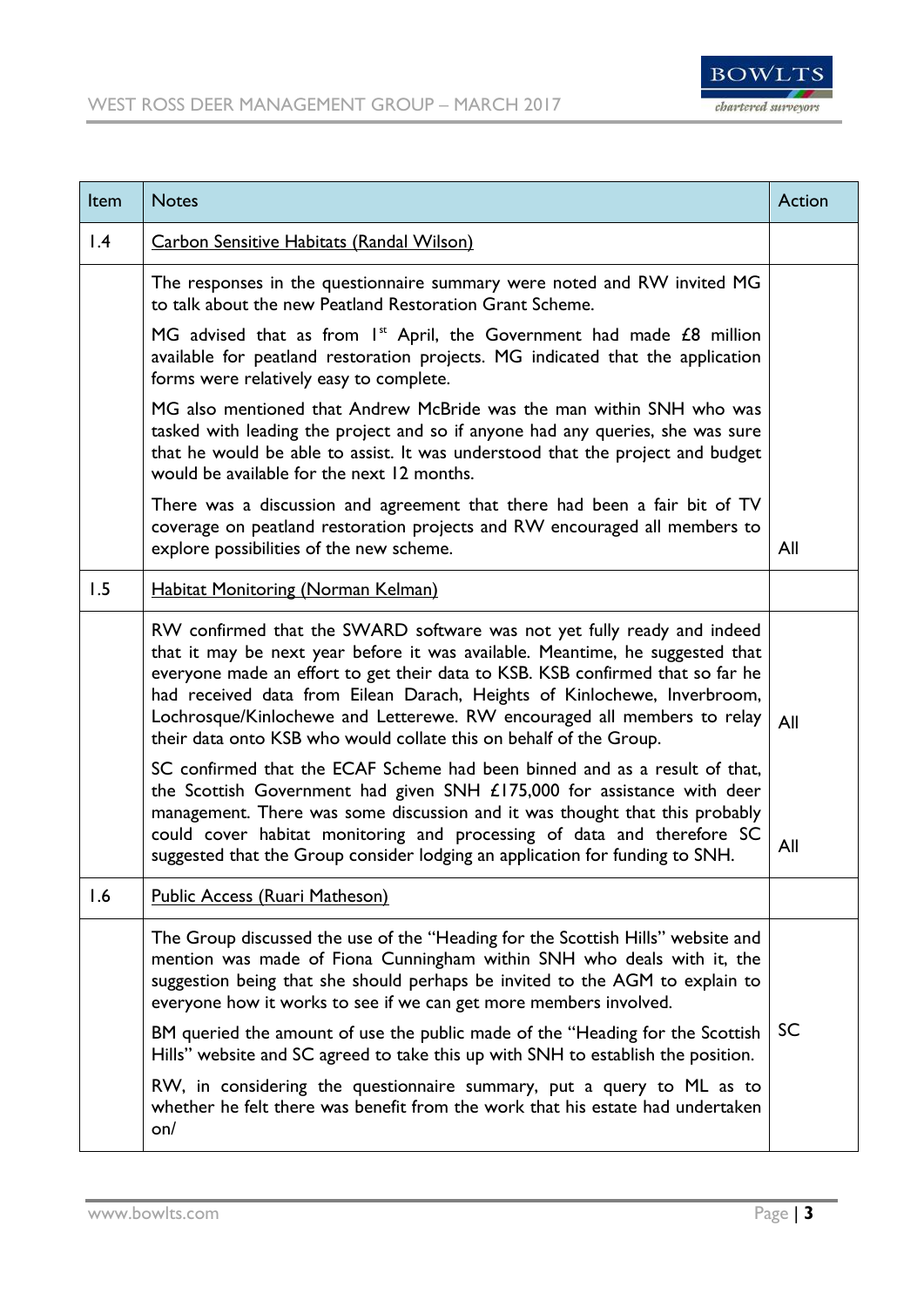

| Item | <b>Notes</b>                                                                                                                                                                                                                                                                                                                                                                                                              | Action |
|------|---------------------------------------------------------------------------------------------------------------------------------------------------------------------------------------------------------------------------------------------------------------------------------------------------------------------------------------------------------------------------------------------------------------------------|--------|
|      | on paths. ML suggested it was a bit too early to tell. He confirmed that<br>Inverbroom had improved about 10 km of paths with SRDP funding, although he<br>did mention that there was an issue with payment of funds, with the authority<br>changing specifications and the number of signs which required to be erected<br>half way through contracts, which was not an ideal way of doing business.                     |        |
|      | Ruari Matheson (RM) showed the Group a map which highlighted areas of<br>disturbance on Fannich Estate and indicated that Lochluichart might also be<br>preparing such a map. What the map did highlight was that public access and the<br>disturbance which this caused to deer resulted in a great deal more trampling of<br>the ground and it was agreed that this looked to be a good way to illustrate the<br>point. |        |
|      | Ronnie Ross (RR) raised the issue of misinformation being distributed on "best<br>routes" via websites, booklets, etc, provided by a variety of sources. As a result,<br>members of the public were arriving "well informed" of where they wanted to<br>go.                                                                                                                                                               |        |
|      | RW mentioned the Facebook page which the Angus Glens have up and running<br>where members load pictures on a regular basis of birds seen.                                                                                                                                                                                                                                                                                 |        |
| 1.7  | Deer Population and Population Model (Barbara MacDonald)                                                                                                                                                                                                                                                                                                                                                                  |        |
|      | RW highlighted the DMP target of developing/fine tuning a simple population<br>model based on local conditions to provide guidance on Group and estate cull<br>target setting over the long term. As part of that, he stressed the need to do<br>deer counts and Kenny Ross (KR) was asked to confirm the conditions<br>prevailing when the recent spring foot count was undertaken.                                      |        |
|      | KR explained that when the snow came, it set the perfect scene for the spring<br>count, and so the count was largely undertaken on 28 <sup>th</sup> February 2017 and the<br>general feeling of those estates able to participate at that time was that a good<br>count was achieved.                                                                                                                                     |        |
|      | RW noted some omissions:-                                                                                                                                                                                                                                                                                                                                                                                                 |        |
|      | Dundonnell - RW explained that he had volunteered help to Alasdair<br>٠<br>MacDonald (AM) get the count organised;<br>Gruinard - Norman Kelman (NK) suggested that Gary Ross (GR), the new<br>$\bullet$<br>stalker, would be keen to get a count done;<br>Lochluichart - RM indicated that he might be able to get their count data<br>$\bullet$<br>from them as it was understood they had undertaken a count.           |        |
|      | RW left it to Ronnie Ross (RR), KR et all to liaise and see whether the count<br>could be completed.<br>A/                                                                                                                                                                                                                                                                                                                | RR/KR  |
|      |                                                                                                                                                                                                                                                                                                                                                                                                                           |        |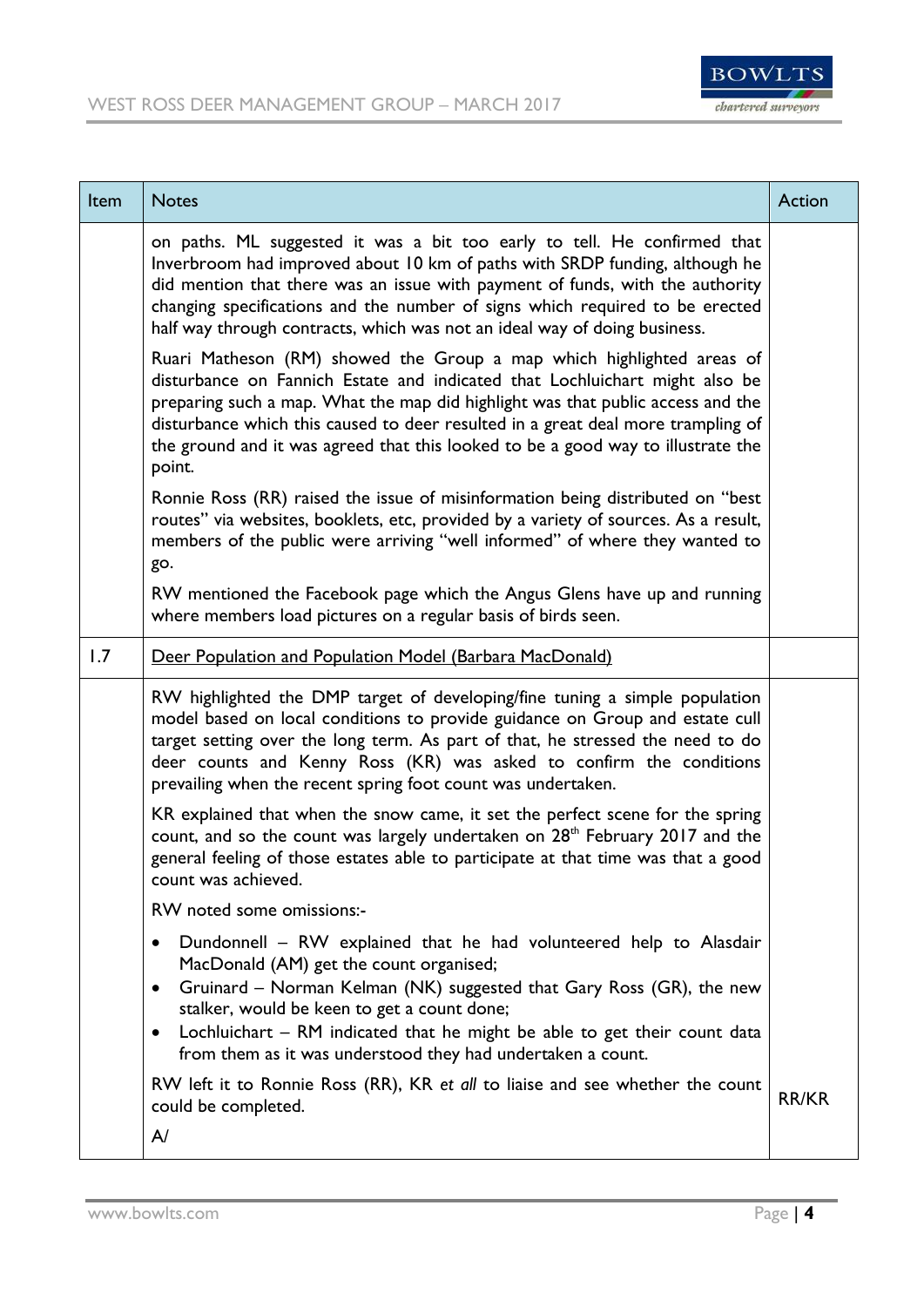

| Item | <b>Notes</b>                                                                                                                                                                                                                                                                                                                       | Action     |
|------|------------------------------------------------------------------------------------------------------------------------------------------------------------------------------------------------------------------------------------------------------------------------------------------------------------------------------------|------------|
|      | A query was raised with regard to contact details and KSB agreed to circulated<br>a fresh list of contact details to all members.                                                                                                                                                                                                  | <b>KSB</b> |
|      | BM explained that Letterewe will probably do their summer helicopter count<br>again.                                                                                                                                                                                                                                               |            |
|      | SC suggested that more information was needed on deer movement and where<br>the deer live at different times of the year.                                                                                                                                                                                                          |            |
|      | BM suggested that there was a definite change at Letterewe over the years in<br>where deer are found at different times of year.                                                                                                                                                                                                   |            |
|      | RM suggested that there was a definite difference in both hind and stag<br>behaviour over the years and his theory was that this was largely because of the<br>disturbance.                                                                                                                                                        |            |
| 1.8  | Deer Welfare (Kenny Ross)                                                                                                                                                                                                                                                                                                          |            |
|      | RW re-stated the Group's intention to continue to encourage members to<br>provide appropriate data on mortality, recruitment and larder weights such that<br>the Group could review the data and feed it into the DMP process.                                                                                                     |            |
|      | The Gruinard return sheet had previously been circulated and there was some<br>discussion about whether columns should be added to record the time when<br>beasts were shot and perhaps a grid reference, but it was agreed, in the first<br>instance, we would stick with the existing formula and KSB was to circulate.          | <b>KSB</b> |
|      | Whilst considering deer welfare, KR made the comment that the deer are<br>currently in very good condition and generally better than they have been for<br>many years at this time of year.                                                                                                                                        |            |
| 1.9  | <b>Non-Native Deer Species (David Bennett)</b>                                                                                                                                                                                                                                                                                     |            |
|      | RW queried whether we should be counting other species. NK didn't think it<br>was necessary to count, for example, goats, as we already had a good idea how<br>many were on the ground.                                                                                                                                            |            |
|      | RW suggested that KSB should circulate a return form for the various species,<br>including Sika and other deer, goats and livestock, as such information would be<br>required once the deer population model started to be used.                                                                                                   | <b>KSB</b> |
| 2.0  | <b>Constitution</b>                                                                                                                                                                                                                                                                                                                |            |
|      | RW confirmed that the Constitution based on a style provided by the<br>Association of Deer Management Groups had previously been circulated to all<br>members and that the intention was to have this adopted at the forthcoming<br>AGM. He asked that if there were any comments, they should be fed through<br>prior to the AGM. |            |

÷